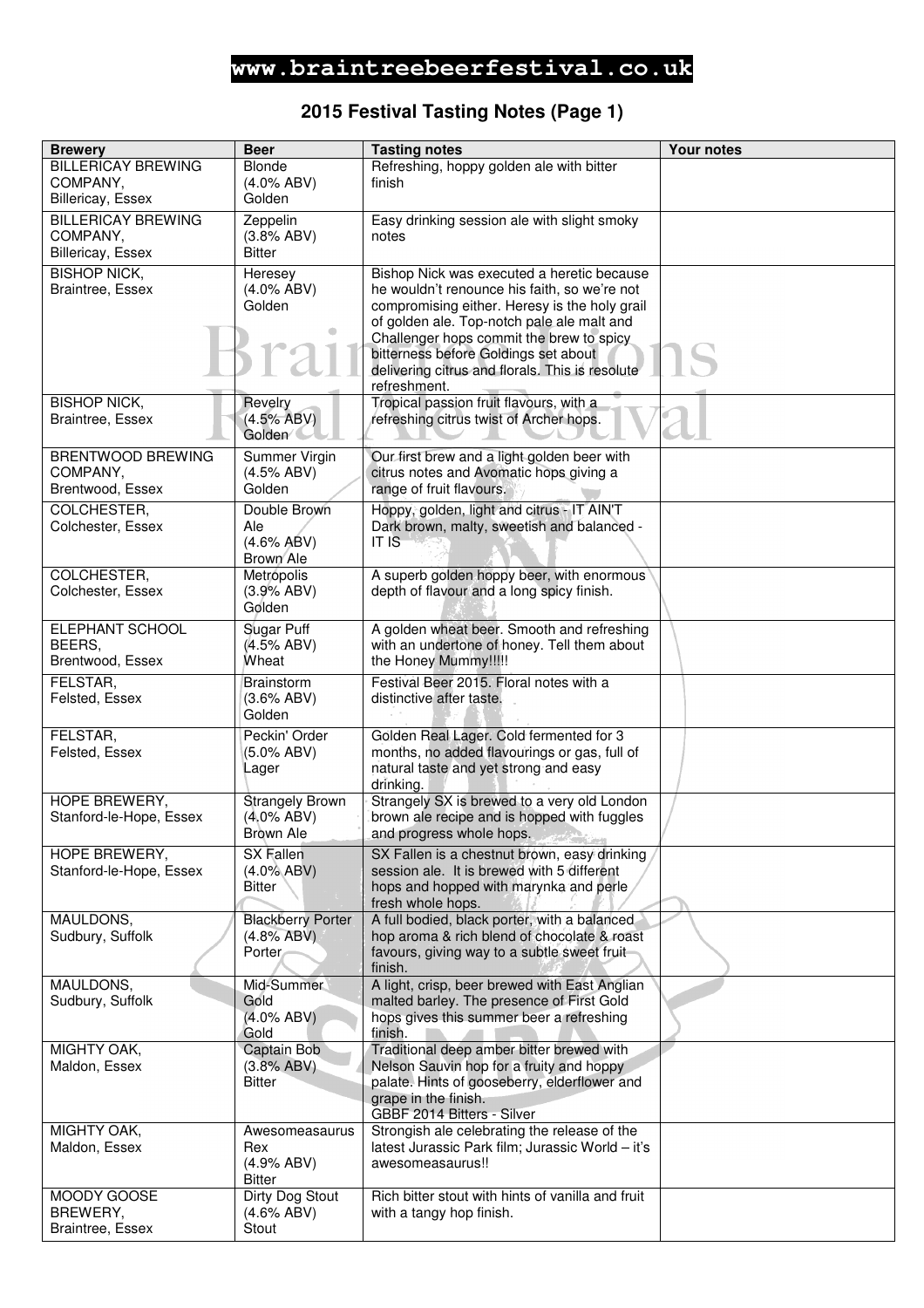#### **2015 Festival Tasting Notes (Page 2)**

| <b>Brewery</b>                                    | <b>Beer</b>                                          | <b>Tasting notes</b>                                                                                                                                                                                                                                                                                                                                                                                                     | Your notes |
|---------------------------------------------------|------------------------------------------------------|--------------------------------------------------------------------------------------------------------------------------------------------------------------------------------------------------------------------------------------------------------------------------------------------------------------------------------------------------------------------------------------------------------------------------|------------|
| RED FOX,<br>Coggeshall, Essex                     | <b>Best Bitter</b><br>$(4.0\%$ ABV)<br><b>Bitter</b> | A light brown traditional beer in the Timothy<br>Taylor style                                                                                                                                                                                                                                                                                                                                                            |            |
| RED FOX,<br>Coggeshall, Essex                     | <b>Black Fox Porter</b><br>$(4.8\%$ ABV)<br>Porter   | A rich flavoured, black beer with smooth<br>chocolate notes.                                                                                                                                                                                                                                                                                                                                                             |            |
| SAFFRON,<br>Henham, Stansted, Essex               | <b>Flying Serpent</b><br>(4.5% ABV)<br>Brown Ale     | Deep reddish brown ale. A rich velvety<br>smooth beer with hints of roasted nuts and<br>fruity floral aromas                                                                                                                                                                                                                                                                                                             |            |
| SAFFRON,<br>Henham, Stansted, Essex               | Rambler's Tipple<br>(3.9% ABV)<br><b>Bitter</b>      | Rich copper coloured session bitter. Brewed<br>with Crystal, Amber and Maris Otter malts<br>along with Sovereign and Goldings hops to<br>produce a medium bitter with plenty of toffee<br>and caramel flavours.                                                                                                                                                                                                          |            |
| SHALFORD,<br>Shalford, Essex                      | <b>Levelly Gold</b><br>(4% ABV)<br>Golden            | Golden summery ale. A refreshing bitter with<br>a pleasant finish made with First Gold and<br>Golding Hops. A pleasant alternative to<br>Lager.                                                                                                                                                                                                                                                                          |            |
| SHALFORD,<br>Shalford, Essex                      | Stoneley<br>(4.2% ABV)<br>Bitter                     | A medium brown bitter, well balanced flavour<br>of malt and hops. Made with the best Maris<br>otter malted Barley.                                                                                                                                                                                                                                                                                                       |            |
| WIBBLERS,<br>Mayland, Essex                       | Copperhouse<br>(4.2% ABV)<br>Bitter                  | A rich copper coloured ale featuring finest<br>New Zealand Motueka hops giving distinct<br>citrus/tropical fruit aromas.                                                                                                                                                                                                                                                                                                 |            |
| WIBBLERS,<br>Mayland, Essex                       | <b>Crafty Stoat</b><br>(5.3% ABV)<br>Stout           | A truly special brew. Made to a recipe<br>developed by the Durden Park Beer Circle to<br>recreate the Stout brewed by Ushers<br>Brewery back in 1885. Initially made with the<br>assistance of members of the Craft Brewing<br>Association and the UK-Homebrew Digest at<br>the 2008 'Flocculation' With six different<br>types of malt and a huge amount of English<br>Fuggles hops this is a dark and complex<br>beer. |            |
| <b>BANK TOP,</b><br>Bolton, Lancs.                | Dark Mild<br>(4.0% ABV)<br>Mild                      | A full bodied dar mild with a malt and roast<br>aroma, rich mouthfeel and a complex taste<br>including roast malt and liquorice.<br>GBBF 2014 Mild - Gold                                                                                                                                                                                                                                                                |            |
| <b>BRANSCOMBE VALE,</b><br>Branscombe, Devon      | Mild<br>(3.7% ABV)<br>Mild                           | Bitter sweet mild with vanilla flavours.<br>GBBF 2014 Mild - Silver                                                                                                                                                                                                                                                                                                                                                      |            |
| <b>BUNTINGFORD,</b><br>Buntingford, Hertfordshire | Polar Star<br>(4.4% ABV)<br><b>Blonde</b>            | A truly pale blonde in colour, this beer is<br>heavily hopped to give a really refreshing<br>citrus-hop kick. Pineapple, Peach &<br>Grapefruit hop flavours abound in levels that<br>are such that you don't need to read the<br>tasting notes to spot them.<br>GBBF 2013 Golden Ales - Gold                                                                                                                             |            |
| BUNTINGFORD,<br>Buntingford, Hertfordshire        | Twitchell<br>(3.8% ABV)<br>Golden                    | A golden fruity bitter with a floral aroma and<br>malty / hoppy aftertaste. Brewed with Maris<br>Otter pale & wheat malts, and English<br>Goldings hops, plus Cascade hops from the<br>USA.<br>GBBF 2013 Overall - Silver                                                                                                                                                                                                |            |
| BUTCOMBE,<br>Wrington, Bristol                    | <b>Bitter</b><br>$(4.0\%$ ABV)<br><b>Bitter</b>      | The West Country's favourite beer derives<br>from pure Mendip Spring Waternotably<br>bitter, clean tasting, refreshingly dry and<br>distinctive. Made with 100% best Maris Otter<br>malt (the Rolls Royce of malts), together with<br>a blend of (never divulged) English hop<br>varietiesButcombe Bitter is a moreish<br>Mendip masterpiece!<br>GBBF 2013 Bitters - Bronze                                              |            |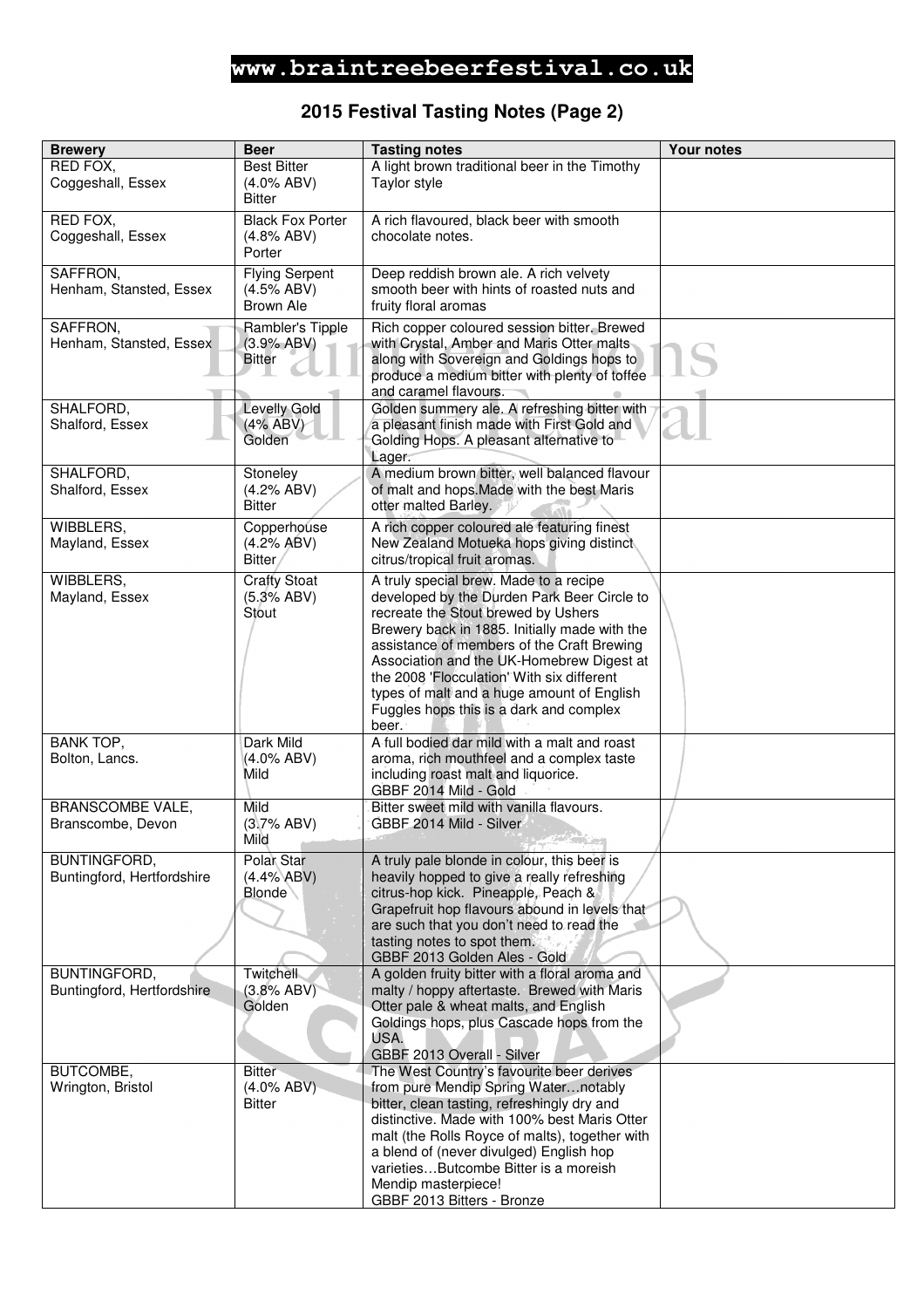#### **2015 Festival Tasting Notes (Page 3)**

| <b>Brewery</b>             | <b>Beer</b>          | <b>Tasting notes</b>                             | <b>Your notes</b> |
|----------------------------|----------------------|--------------------------------------------------|-------------------|
| CASTLE ROCK,               | <b>Black Gold</b>    | A well balanced dark mild ale with some          |                   |
| Nottingham, Notts          | (3.8% ABV)           | bitterness, full bodied, but not overly sweet.   |                   |
|                            | Dark Mild            |                                                  |                   |
|                            |                      | An award winning mild that delivers a light      |                   |
|                            |                      | fresh taste to one of the more traditional of    |                   |
|                            |                      | beer styles.                                     |                   |
|                            |                      | GBBF 2014 Mild - Bronze                          |                   |
| CASTLE ROCK,               | Screech Owl          | Originally one of the 12 'Natural Selection'     |                   |
| Nottingham, Notts          | (5.5% ABV)           | brews back in October 2008 to support the        |                   |
|                            | Strong               | Nottinghamshire Wildlife Trust's Adopt a         |                   |
|                            |                      | Species Campaign. Brewed to export               |                   |
|                            |                      | strength this strong well hopped India Pale      |                   |
|                            |                      | Ale has become a firm favourite with             |                   |
|                            |                      | followers of the style.                          |                   |
|                            |                      | GBBF 2013 Strong Bitters - Bronze                |                   |
| CONWY,                     | Honey Fayre          | Honey aromas, soft bitterness & clean .          |                   |
| Llysfaen, Conwy            | (4.5% ABV)           | tasting finish. Ideal for drinking with a        |                   |
|                            | Golden               | barbecue in the garden, whatever the             |                   |
|                            |                      | weather!                                         |                   |
|                            |                      | GBBF 2013 Speciality - Bronze                    |                   |
| ELLAND BREWERY,            | 1872 Porter          | Rich, complex and dark Porter from an            |                   |
| Elland, West Yorkshire     | (6.5% ABV)           | original 1872 recipe, with an old port nose,     |                   |
|                            | Porter               | and coffee and bitter chocolate flavours on      |                   |
|                            |                      | the palate.                                      |                   |
|                            |                      | GBBF 2013 Overall - Gold                         |                   |
| FYNE ALES,                 | Jarl                 | Light and golden colour with a strong citrus     |                   |
| Cairndow, Argyll           | (3.8% ABV)           | and hop aroma. Citrus and grassy hop             |                   |
|                            | Golden               | flavours dominate the palate with a light and    |                   |
|                            |                      | refreshing dry finish. A superbly drinkable      |                   |
|                            |                      |                                                  |                   |
|                            |                      | beer.                                            |                   |
|                            |                      | GBBF 2013 Overall - Bronze                       |                   |
| <b>GREAT ORME,</b>         | Orme                 | A mouth-watering cask conditioned ale            |                   |
| Colwyn Bay, N. Wales       | (4.2% ABV)           | based on a traditional Welsh recipe. The         |                   |
|                            | <b>Bitter</b>        | taste of this best bitter is due to the subtle   |                   |
|                            |                      | addition of crystal and chocolate malts to the   |                   |
|                            |                      | base Maris Otter pale ale malt. The initial      |                   |
|                            |                      | well balanced taste gives way to a delicate      |                   |
|                            |                      | smoked finish.                                   |                   |
| HARVIESTOUN,               | <b>Bitter And</b>    | Refreshingly hoppy beer with fruit               |                   |
| Alva, Clackmannanshire     | Twisted              | throughout. A bitter-sweet taste with a long     |                   |
|                            | (3.8% ABV)           | bitter finish. A golden session beer.            |                   |
|                            | <b>Bitter</b>        |                                                  |                   |
| HAWKSHEAD,                 | Cumbrian Five        | Well hopped golden ale made using, as the        |                   |
| Staveley, Cumbria          | Hop.                 | name suggests, 5 different hop varieties;        |                   |
|                            | $(5.0\% ABV)$        | Goldings, Bramling Cross, Fuggles, Citra and     |                   |
|                            | Golden               | Amarillo. Flavours of tropical fruit, orange     |                   |
|                            |                      | marmalade and herbal hop aromas are              |                   |
|                            |                      | balanced by a juicy malt character.              |                   |
|                            |                      | GBBF 2014 Golden Ale - Silver                    |                   |
| <b>KELHAM ISLAND,</b>      | Pale Rider           | A legendary premium pale ale forged from         |                   |
| Sheffield, South Yorkshire | (5.2% ABV)           | the finest Maris Otter malt and a special        |                   |
|                            | Pale Ale             | blend of American hops. The nose is of fresh     |                   |
|                            |                      | citrus and berry fruits with a smooth juicy      |                   |
|                            |                      | malt character and deceptively moreish finish    |                   |
|                            |                      | that belies its strength.                        |                   |
| LOCH NESS,                 | <b>HoppyNESS</b>     | Made with maris otter pale Ale and malted        |                   |
| Drumnadrochit, Scotland    | $(5.0\%$ ABV)        | wheat. Hopped with admiral, columbus, citra      |                   |
|                            | Golden               | and williamette. Hugely hoppy beer with a        |                   |
|                            |                      | little sweetness in the background.              |                   |
|                            |                      | GBBF 2014 Strong Bitters - Bronze                |                   |
| MOORHOUSE,                 | <b>Black Cat</b>     | Dark, refreshing beer with a distinct            |                   |
| Burnley, Lancashire        | (3.4% ABV)           | chocolate malt flavour and a smooth hoppy        |                   |
|                            | Speciality           | finish.                                          |                   |
| MORDUE,                    | <b>Workie Ticket</b> | A tasty, complex beer with malt and hops         |                   |
| North Shields, Tyne and    | (4.5% ABV)           | throughout and a long, satisfying bitter finish. |                   |
| Wear                       | <b>Bitter</b>        | GBBF 2013 Best Bitter - Gold                     |                   |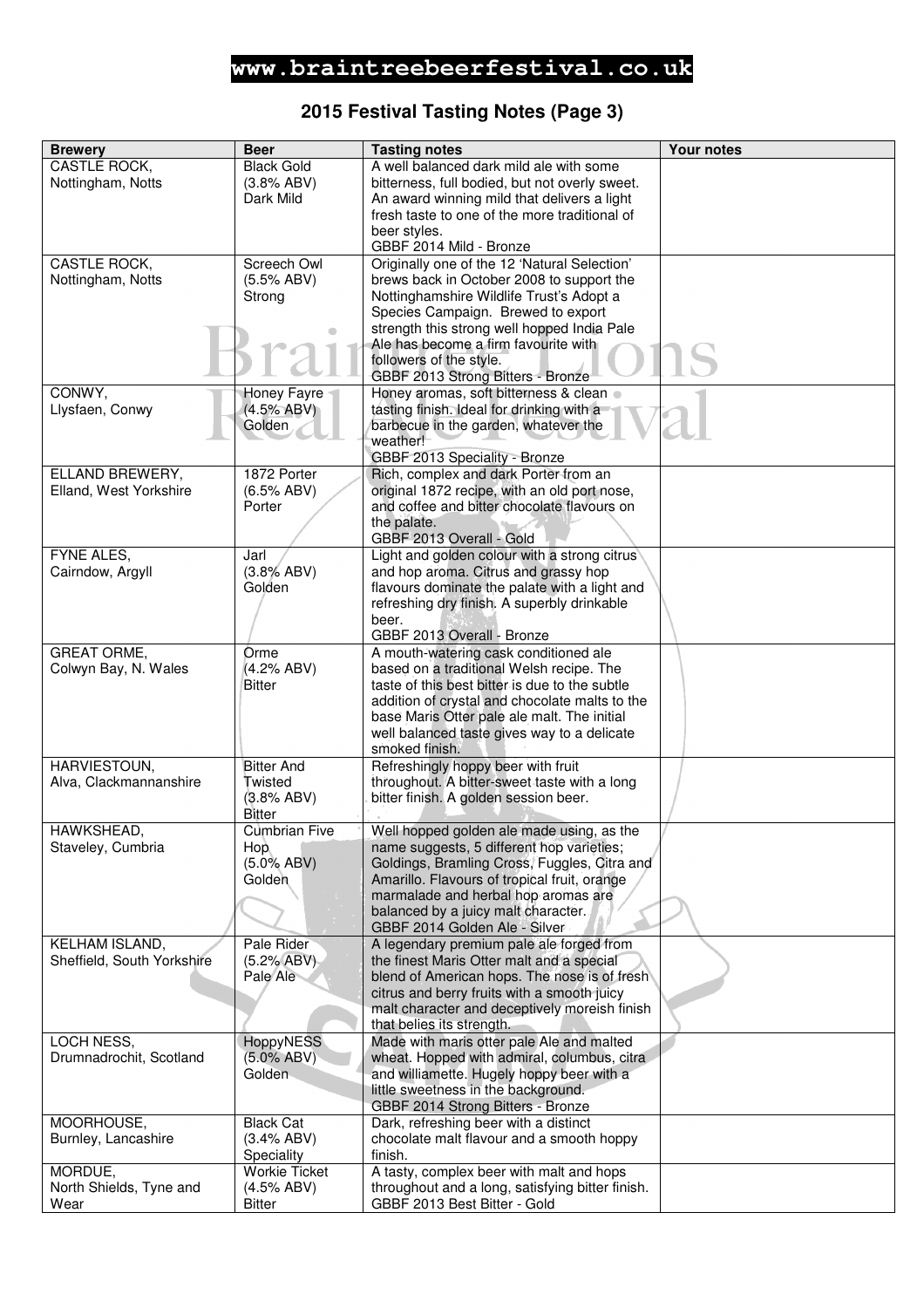### **2015 Festival Tasting Notes (Page 4)**

| <b>Brewery</b>           | <b>Beer</b>              | <b>Tasting notes</b>                                                                      | <b>Your notes</b> |
|--------------------------|--------------------------|-------------------------------------------------------------------------------------------|-------------------|
| <b>BRAGDY MWS</b>        | Ochr Tywll y Mws         | A delicious dark ale with a deep malt flavour                                             |                   |
| PIWS/PURPLE MOOSE,       | (Dark side of the        | from roasted barley and a fruity bitterness                                               |                   |
| Porthmadog, North Wales  | Moose)                   | from Bramling Cross hops.                                                                 |                   |
|                          | $(4.6\%$ ABV)            |                                                                                           |                   |
|                          | Olde Ale                 |                                                                                           |                   |
| <b>BRAGDY MWS</b>        | Glaslyn Ale              | A golden coloured fruity best bitter with a well                                          |                   |
| PIWS/PURPLE MOOSE,       | (4.2% ABV)               | balanced hoppy finish. Glaslyn Ale takes its                                              |                   |
| Porthmadog, North Wales  | Golden                   | name from the Afon Glaslyn, the river which                                               |                   |
|                          |                          | flows from 'Yr Wyddfa' (Snowdon) to                                                       |                   |
|                          |                          | Porthmadog.                                                                               |                   |
|                          |                          | GBBF 2013 Best Bitters - Bronze                                                           |                   |
| RUDGATE,                 | <b>Ruby Mild</b>         | Dark ruby brown colour, with beige head.                                                  |                   |
| Tockwith, York           | (4.4% ABV)<br>Mild       | aroma has toffee, chocolate and fruit. The<br>taste is sweet, with malt, biscuit and drak |                   |
|                          |                          | fruit. and aroma of toffee, chocolate & .                                                 |                   |
|                          |                          | ráisins.                                                                                  |                   |
| SALOPIAN,                | Darwin's Origin          | Darwin's Origin is an eclectic mix of hops                                                |                   |
| Shrewsbury, Shropshire   | (4.3% ABV)               | from across the world but this blend                                                      |                   |
|                          | <b>Bitter</b>            | produces a beer that offers something to                                                  |                   |
|                          |                          | everyone. Crisp, tart, fruity and refreshing but                                          |                   |
|                          |                          | also with a juicy malt background.                                                        |                   |
|                          |                          | GBBF 2014 Overall - Silver                                                                |                   |
| SALOPIAN,                | <b>Hop Twister</b>       | The palate is fresh, piercing and focused,                                                |                   |
| Shrewsbury, Shropshire   | (4.5% ABV)               | with soft malt overtones and pronounced                                                   |                   |
|                          | Golden                   | citrus flavours. A strong focus of taut,                                                  |                   |
|                          |                          | lemony, grapefruit on the finish which is                                                 |                   |
|                          |                          | balanced by a dry bitterness.                                                             |                   |
|                          |                          | GBBF 2014 Golden Ale - Bronze                                                             |                   |
| <b>SALTAIRE BREWERY,</b> | <b>Triple Chocoholic</b> | Chocolate malts, cocoa, chocolate essence                                                 |                   |
| Shipley, West Yorkshire  | $(4.8\%$ ABV)            | combines to provide a strong chocolate                                                    |                   |
|                          | Speciality               | bouquet and a rich chocolate flavour. Good                                                |                   |
|                          |                          | hopping provides a balancing bitterness.                                                  |                   |
|                          |                          | GBBF 2014 Speciality - Gold, GBBF 2013                                                    |                   |
| <b>TIMOTHY TAYLOR,</b>   | <b>Boltmaker</b>         | Speciality - Silver<br>A well-balanced, genuine Yorkshire Bitter,                         |                   |
| Keighley, West Yorkshire | $(4.0\%$ ABV)            | with a full measure of maltiness and hoppy                                                |                   |
|                          | <b>Bitter</b>            | aroma - Boltmaker is first choice for the                                                 |                   |
|                          |                          | discerning drinker - on both sides of the                                                 |                   |
|                          |                          | Pennines.                                                                                 |                   |
|                          |                          | GBBF 2014 Overall - Gold                                                                  |                   |
| TRIPLE FFF,              | Alton's Pride            | Excellent clean-tasting golden brown session                                              |                   |
| Alton, Hants             | (3.8% ABV)               | bitter, full-bodied, delicious aroma of malt                                              |                   |
|                          | <b>Bitter</b>            | and hops. Multi award winner.                                                             |                   |
| WOODFORDE'S.             | Nelson's                 | A powerful malty beer with great depth of                                                 |                   |
| Woodbastwick, Norfolk    | Revenge                  | flavour. Appealing hoppy aftertaste. Delicious                                            |                   |
|                          | (4.5% ABV)               | with beef and ale pie or steak and kidney.                                                |                   |
|                          | <b>Bitter</b>            | GBBF 2013 Best Bitters - Bronze                                                           |                   |
|                          |                          |                                                                                           |                   |

C